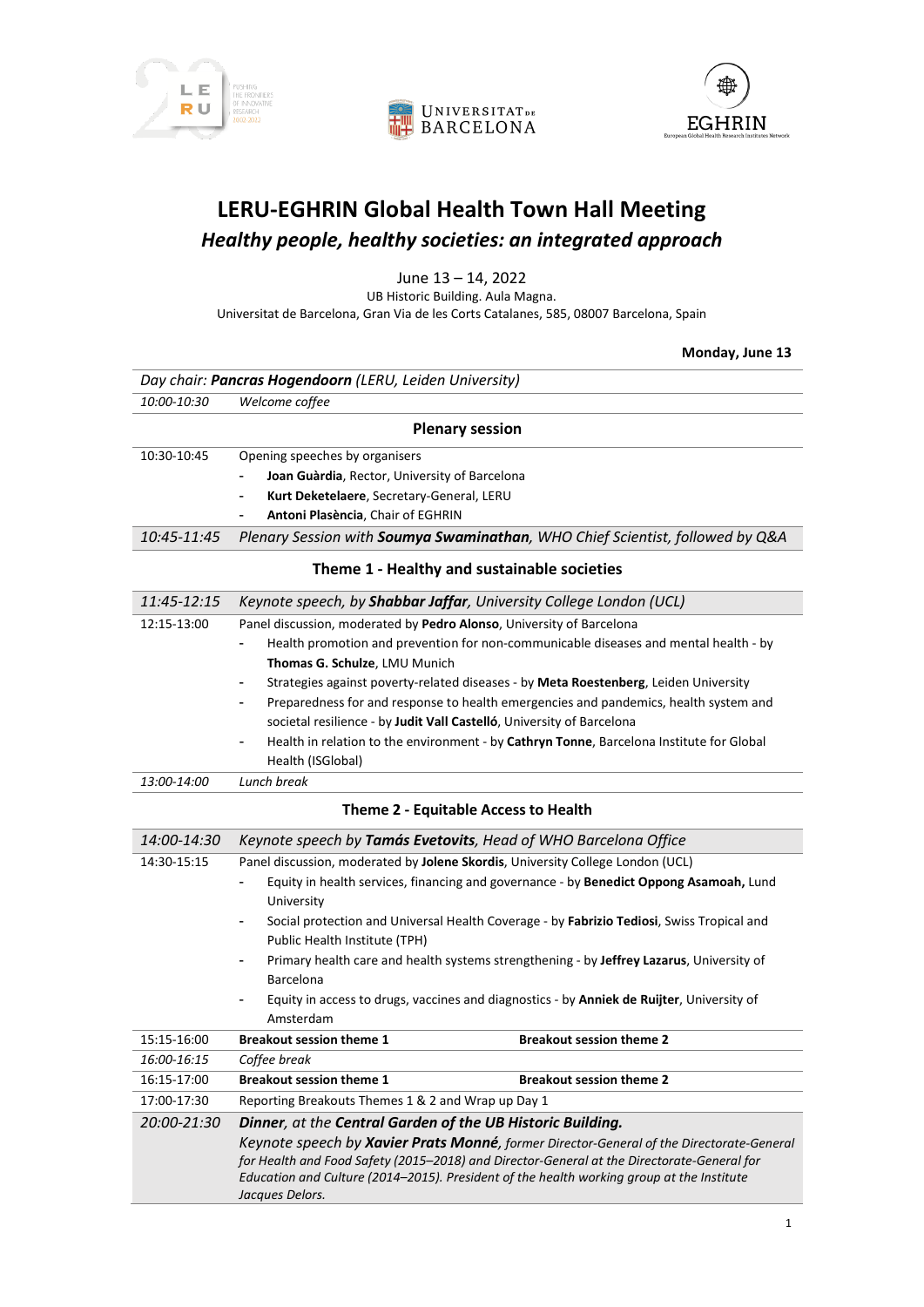





#### **Tuesday, June 14**

#### *Day chair: Till Bärnighausen, Heidelberg University*

| Theme 3 - Health communication and miscommunication |                                                                                                                                                                                                                                                                                                                                                                                                                |  |
|-----------------------------------------------------|----------------------------------------------------------------------------------------------------------------------------------------------------------------------------------------------------------------------------------------------------------------------------------------------------------------------------------------------------------------------------------------------------------------|--|
| 8:30-9:00                                           | Keynote speech by <b>Marc Van Ranst</b> , KU Leuven                                                                                                                                                                                                                                                                                                                                                            |  |
| $9:00-9:45$                                         | Panel discussion, moderated by Julia van Weert, University of Amsterdam<br>Health communication, use of social media in health - by Claudia Pagliari, Edinburgh<br>-<br>University<br>Health literacy - by Lies Sercu, KU Leuven<br>-<br>Political Dimensions of health - by Ana Antic, University of Copenhagen<br>-<br>Science diplomacy, vaccine hesitancy - by Antoni Trilla, University of Barcelona<br>- |  |

# **Theme 4 - Information Technologies for Health**

| $9:45 - 10:15$ | Keynote speech by Ana Fernández del Río, benshi.ai                                                                                                                                                                                                                |  |
|----------------|-------------------------------------------------------------------------------------------------------------------------------------------------------------------------------------------------------------------------------------------------------------------|--|
| 10:15-10:45    | Coffee break                                                                                                                                                                                                                                                      |  |
| 10:45-11:30    | Panel discussion, moderated by Kerstin Klipstein-Grobusch, Utrecht University                                                                                                                                                                                     |  |
|                | Open data access, fair data, health information systems - by Mirjam van Reisen, Leiden<br>University<br>Artificial intelligence; decision support systems - by José Balibrea, Hospital Clínic de<br>$\overline{\phantom{a}}$<br>Barcelona-University of Barcelona |  |
|                | Digital health, co-creation - by <b>Andrea Evers</b> , Leiden University                                                                                                                                                                                          |  |
| 11:30-13:00    | <b>Breakout session theme 3</b><br><b>Breakout session theme 4</b>                                                                                                                                                                                                |  |
| 13:00-14:00    | Lunch break                                                                                                                                                                                                                                                       |  |
| 14:00-14:30    | Reporting Breakouts Themes 3 & 4 and Wrap up Day 2                                                                                                                                                                                                                |  |
| 14:30-15:00    | Conclusions and next steps                                                                                                                                                                                                                                        |  |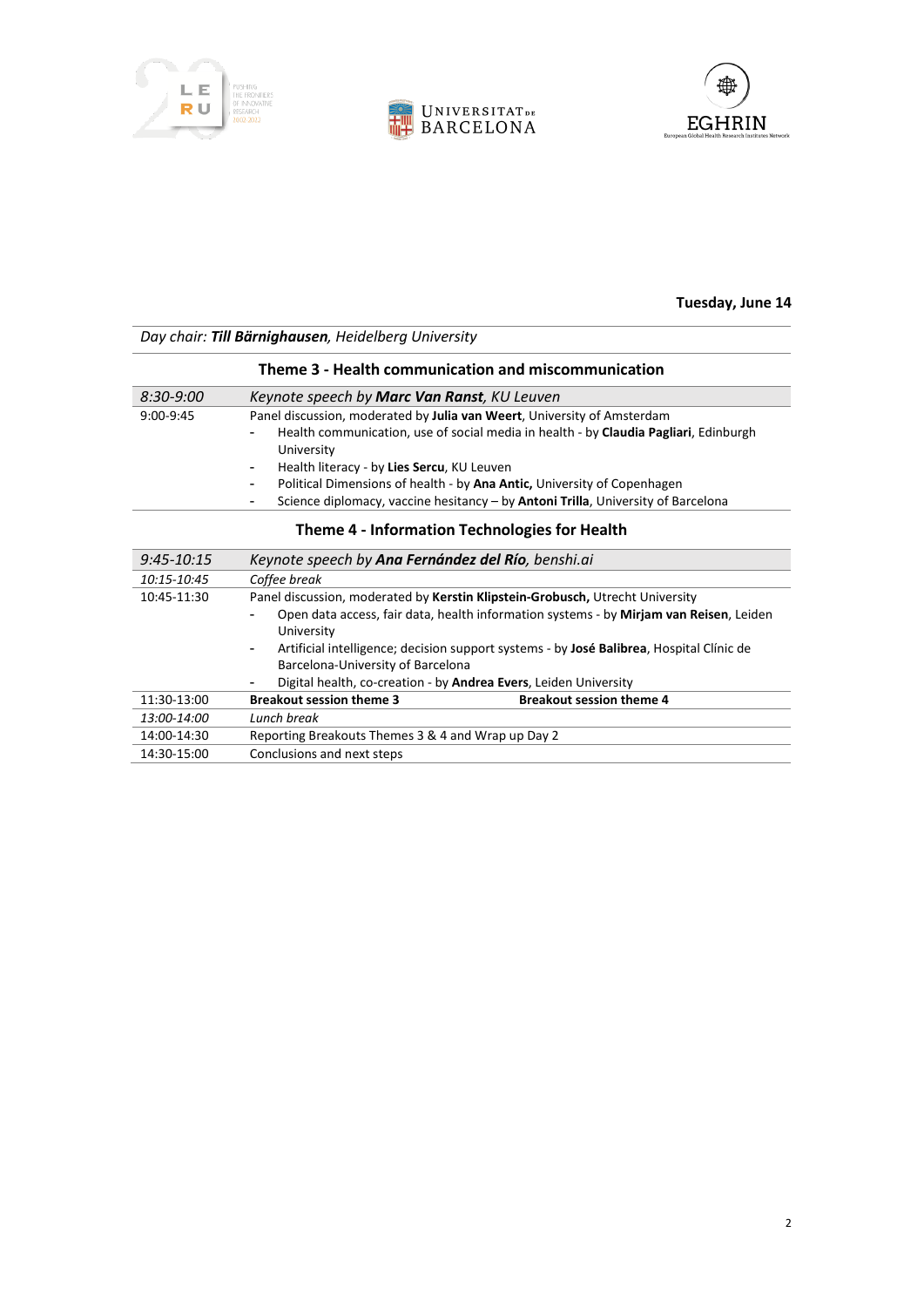





#### **BACKGROUND**

COVID-19 has contributed to revisiting and redefining the Global Health research and innovation agenda in two ways. First by highlighting the main health priorities/issues to be addressed globally in the post-pandemic era, but second also by showing what the impact of the pandemic has been on other health issues and in terms of preparedness and response, equitable access to health and keeping healthy populations at all levels. Moreover, no one can deny the impact that the pandemic has had globally in non-health related sectors like the economy, global trade, political stability, etc.

LERU in collaboration with EGHRIN (and member universities/institutions) have jointly identified:

- The need and relevance of this Global Health research agenda for Europe and beyond
- The multi-, inter- and trans-disciplinary dimensions of this research agenda
- The potential for interdisciplinary collaborative research
- The potential for working across borders (also with the *Global South)*
- The potential for linking this research agenda to higher education
- The added opportunities for Global Health beyond research and education: innovation & translation
- The potential for funding across EU and other instruments

# **MAIN THEMES FOR DISCUSSION**

We propose four themes, each meant to encompass various scientific disciplines (e.g., Social Sciences, Biomedical Sciences, Economics, Ethics and Law, Political Sciences; Natural Sciences, Behavioural Sciences) across various health-related dimensions. Learnings from the COVID-19 pandemic and societal preparedness for the next global health emergency are central to each theme.

# **1. Healthy and sustainable societies**

This theme is about studying, improving and maintaining health of and in societies in relation to sustainability in a global context.

Subthemes:

- health promotion and prevention for non-communicable diseases and mental health
- strategies against poverty-related diseases;
- preparedness for and response to health emergencies and pandemics, health system and societal resilience;